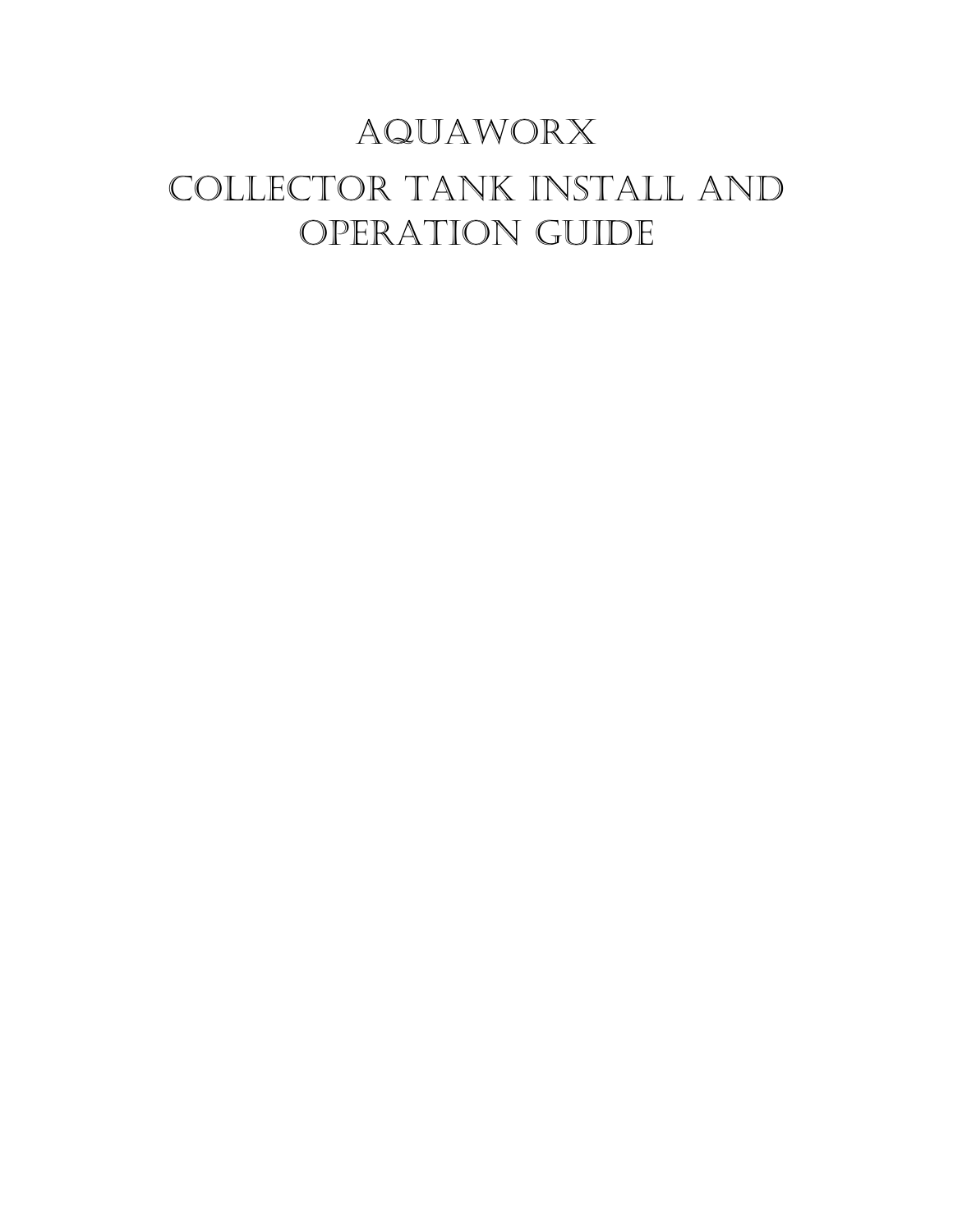Aquaworx collector tanks are manufactured for the purpose of not allowing direct suction from the mains and gutters on swimming pools and spas. The following is a basic installation guide and operating manual for Aquaworx collector tanks.

Installation:

- The collector tank must be set on a level set of concrete or pavers.
- The collector tank must be plumbed to all state and local codes.
- The static water level should be 8" from the top of the collector tank.
- When backfilling the tank after it has been plumbed it must be filled with water at the same time. This will insure that the tank is set properly.

Operating procedures and water level control

- Once the collector tank has been set and the pool is ready for plaster the tank may be used to flush the lines if there are valves in the tank. Close the two valves (pool) or one valve (spa) if required. Fill the tank with clean fresh water to the desired level. Then you may open the valves and flush the lines.
- **Never operate the valves when the pumps are running.**
- These valves may be set at different positions to allow for different flow rates between the main and the gutters.
- The float part of the autofill must be glued into the port that is being used as the static line.
- We provide two open ports and one is used for the static and the other is for the overflow.
- If there is no overflow you may cap the extra 2" port.
- Once the pool is filled to the desired operating level you may set the float at the level of the water with the pump or pumps not running.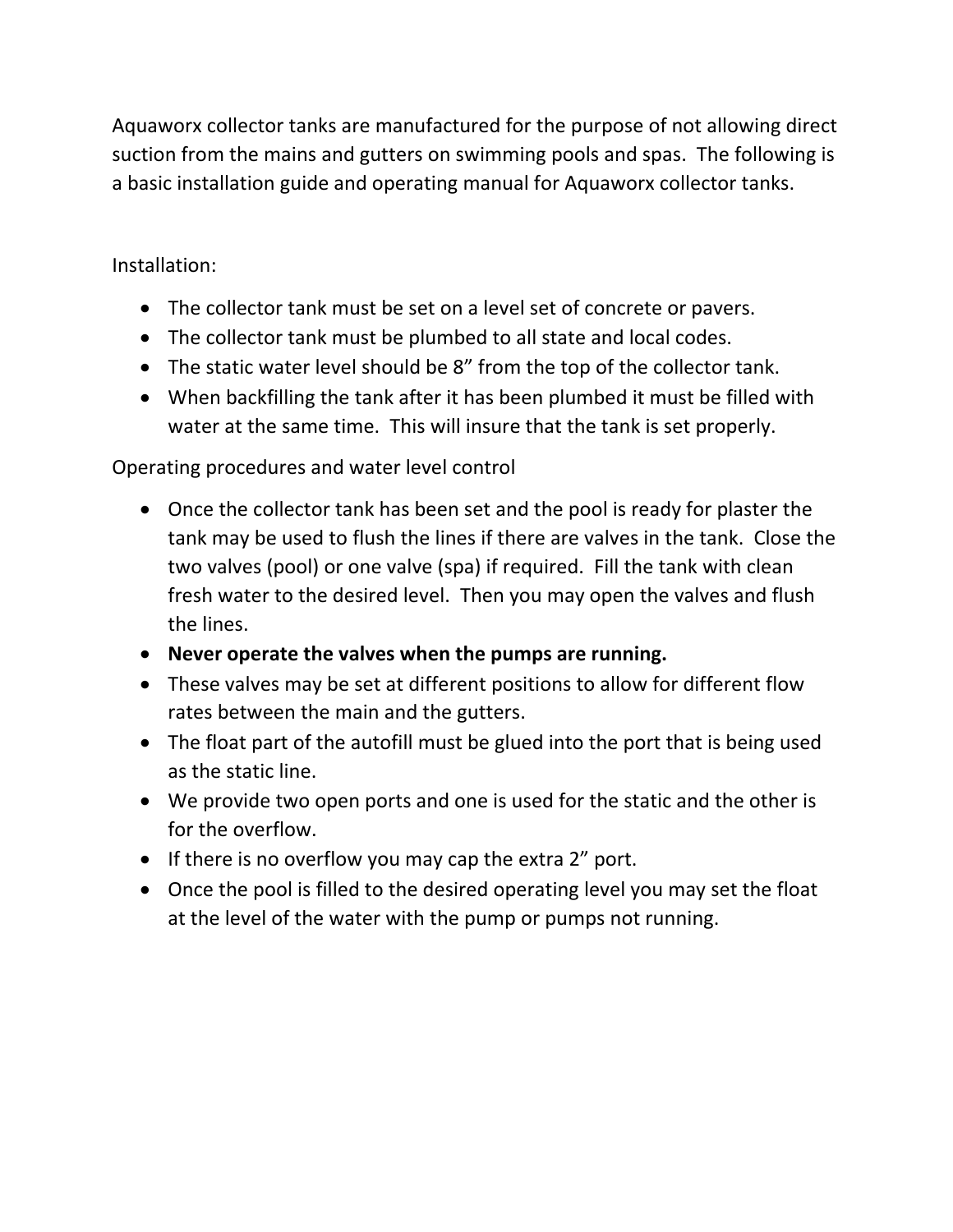## **Aquaworx Inc. Limited Warranty**

**Aquaworx Inc.** warrants this product against defects in material or workmanship as Follows:

One Year warranty on all parts and materials manufactured by Aquaworx Inc. commencing on the date of purchase. This to include all components that were on the original signed sales order.

This warranty does not include and does not extend to any of the following: (a) Component failure caused by normal wear and tear, climatic conditions, misuse, neglect, lack of proper maintenance, accident, fire or other casualty damage, negligence, or modification without manufactures written approval. (b)Fading, chalking M LK or cosmetic cracking of any kind. Cost of removal or reinstallation of any component or the product itself.

Storage of any kind of chemical inside an AquaWorx cabinet will void this warranty for all components housed inside the cabinet as well as the cabinet.

Limitations: The repair or replacement of defective parts shall be purchaser's sole and exclusive remedy and Aquaworx Inc. sole and exclusive liability under this warranty. Aquaworx obligation under this warranty is limited to the repair or replacement of any covered item found to be defective. Repair or replacement items are warranted as provided herein for the unexpired portion of the applicable warranty period.

This warranty and the rights and remedies under it, is exclusive and is given in place of all other warranties, whether express or implied, including and implied warranty of merchantability or fitness for a particular purpose. Purchaser's remedies shall be limited as stated herein and Aquaworx shall not be liable for any incidental, consequential or indirect damages or losses resulting from defects.

The selling dealer is not a co-warrantor and is not authorized by Aquaworx Inc. to amend or modify this Limited warranty in any manner.